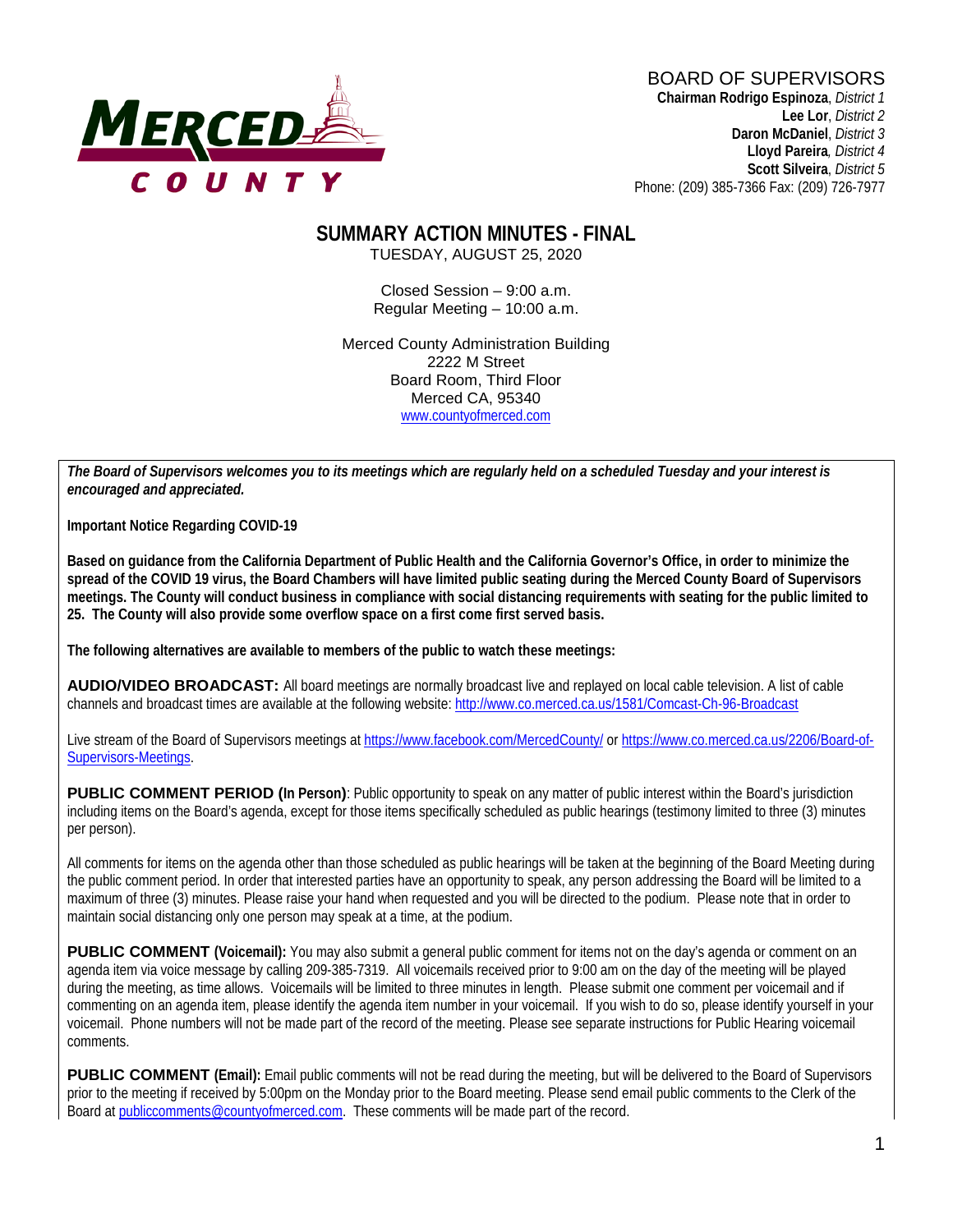In an effort to assist the Clerk in identifying the agenda item relating to your public comment please indicate in the Subject Line, the meeting body (i.e. Board of Supervisors Agenda) and item number (i.e. Item No. 10). If you wish to do so, please identify yourself in the email. Email addresses will not be made part of the record of the meeting. Comments made on Facebook are not considered part of the official record and will not be shared with the Board.

#### **The Agenda is divided into three sections:**

- **CONSENT CALENDAR**: These matters include routine financial and administrative action and usually are approved by a single vote.
- **SCHEDULED ITEMS:** These items are noticed hearings, work sessions and public hearings.
- **REGULAR CALENDAR**: These items include significant policy and administrative actions. Immediately after approval of the CONSENT CALENDAR, if the time of the hearing of SCHEDULED ITEMS has not arrived, the REGULAR CALENDAR will be considered.

#### **PUBLIC HEARINGS (In Person):**

Public opportunity to provide testimony is limited to three (3) minutes per person. Please raise your hand and you will be directed to the podium. Please note that in order to maintain social distancing only one person may speak at a time, at the podium.

**PUBLIC HEARINGS (Via Voicemail):** Public comment for public hearings will be taken in person and by voicemail. Voicemails directed to the public hearing will be accepted up to and during the public hearing and will be limited to three minutes in length. The Board of Supervisors will take a brief pause during the public hearing for persons using voicemail. Please call 209-726-2755 to leave your voicemail.

In an effort to assist the Clerk in identifying the Public Hearing agenda item relating to your public comment please identify the subject matter in your voicemail. If you wish to do so, please identify yourself in your voicemail. Phone numbers will not be made part of the record of the meeting.

**CLOSED SESSION**: This is the portion of the meeting conducted in private without the attendance of the public or press to discuss certain confidential matters specifically permitted by the Brown Act. The public will be provided an opportunity to comment on any matter to be considered in closed session prior to the Board adjourning into the closed session.

**BOARD AGENDA AND MINUTES:** Board agendas, minutes, and copies of items to be considered by the Board of Supervisors are posted on the Internet at least 72 hours preceding a Tuesday meeting at the following website: [www.countyofmerced.com](http://www.countyofmerced.com/) 

**REASONABLE ACCOMMODATIONS:** Persons who require accommodation for any audio, visual or other disability or Spanish or Hmong interpretation in order to review an agenda, or to participate in a meeting of the Board of Supervisors per the American Disabilities Act (ADA), may obtain assistance by requesting such accommodation in writing. Please address your written request to the Clerk of the Board, 2222 M Street, Merced, CA 95340 or telephonically by calling 209-385-7366. Any such request for accommodation should be made at least 48 hours prior to the scheduled meeting for which assistance is requested.

*Spanish and Hmong interpreters are available.*

*Interpretes de espanol y hmong estan disponibles.*

*Peb muaj tug paab txhais lug Mev hab Hmoob.* 

# SCHEDULED ITEMS

#### **9:00 A. M. THE PUBLIC IS INVITED TO SPEAK ON ANY ITEM ON THE AGENDA-TESTIMONY IS LIMITED TO THREE MINUTES PER PERSON**

#### **CLOSED SESSION:**

It is the intention of the Board to meet in Closed Session pursuant to Government Code Section 54957: PUBLIC EMPLOYEE APPOINTMENT, Title: Registrar of Voters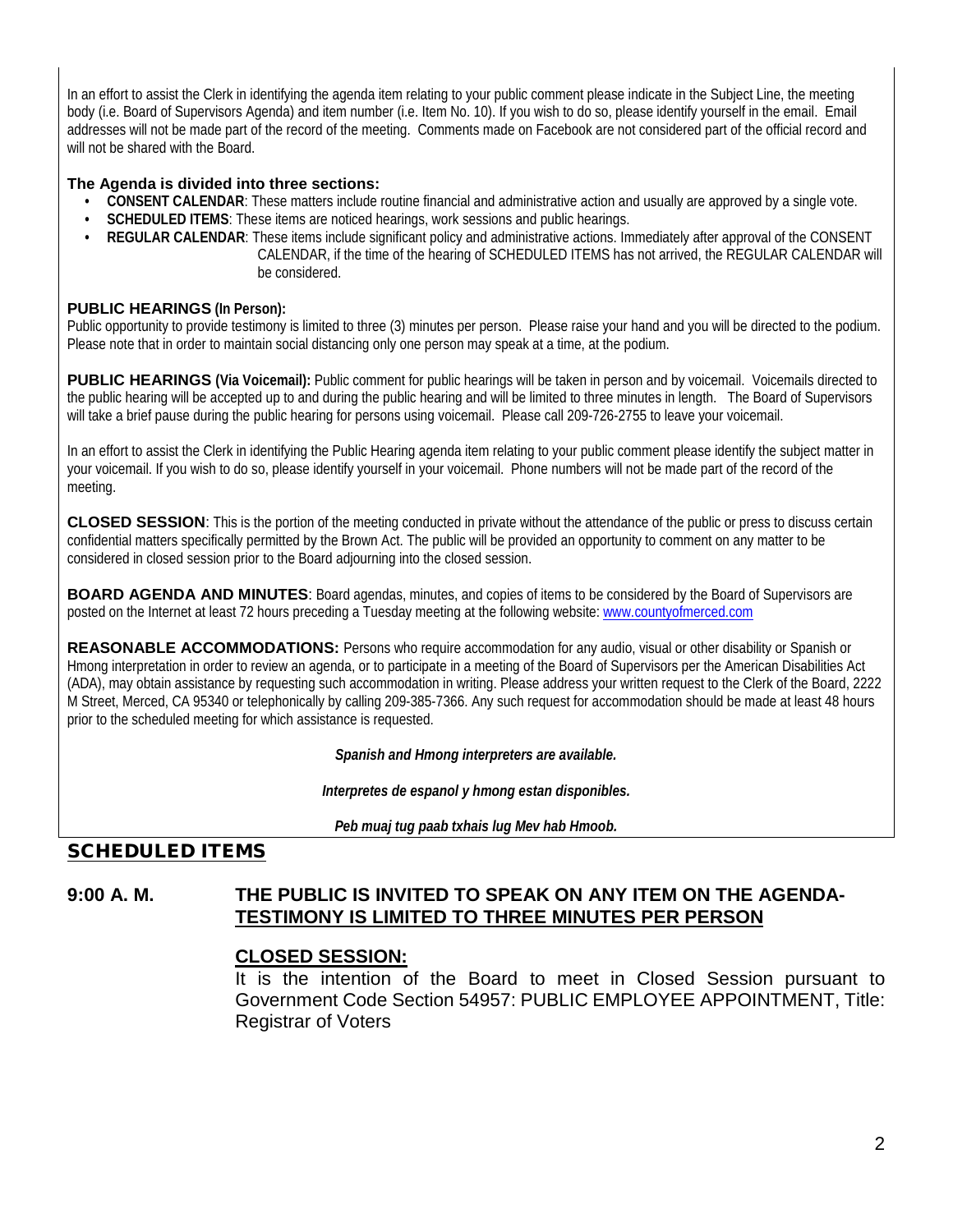#### **CLOSED SESSION - CONFERENCE WITH LEGAL COUNSEL - INITIATION OF LITIGATION:**

It is the intention of the Board to meet in Closed Session concerning Initiation of Litigation pursuant to Government Code Section 54956.9(d)(4): One Case **PULLED – NO ACTION TAKEN**

#### **THE BOARD RECESSED AT 9:01 A.M. AND RECONVENED AT 10:00 A.M. WITH ALL MEMBERS PRESENT, AND THE CHAIRMAN ADVISED STAFF WAS GIVEN DIRECTION**

**GOVERNMENT CODE SECTION 54954.2 COMPLIANCE (LATE AGENDA ITEMS)**

**10:00 A. M. INVOCATION led by Yvonnia Brown, Director of Human Services Agency/PLEDGE OF ALLEGIANCE**

> **PUBLIC OPPORTUNITY TO SPEAK ON ANY MATTER OF PUBLIC INTEREST WITHIN THE BOARD'S JURISDICTION INCLUDING ITEMS ON THE BOARD'S AGENDA, EXCEPT FOR THOSE ITEMS SPECIFICALLY SCHEDULED AS PUBLIC HEARINGS (TESTIMONY LIMITED TO THREE MINUTES PER PERSON)**

# *REVIEW BOARD ORDER – SEE PAGE 12*

# **APPROVAL OF CONSENT AGENDA CALENDAR (ITEMS #1 - 14)**

**COVID-19 UPDATE**

# *REVIEW BOARD ORDER – SEE PAGE 12*

#### **PUBLIC HEARINGS:**

#### **PUBLIC WORKS - PUBLIC HEARING**

To Consider General Vacation of Amsterdam Road, From Princeton Road to North End of Amsterdam Road

#### **RECOMMENDATION:**

1) Open public hearing and accept public comments;

2) Close public hearing;

3) Adopt the Resolution authorizing the General Vacation of Amsterdam Road, from Princeton Road to the North End, which the Community and Economic Development Department has determined is exempt from California Environmental Quality Act (CEQA) under section 15301, subdivision (c), of the CEQA guidelines; and

4) Direct the Clerk of the Board to record the Resolution.

# *REVIEW BOARD ORDER – SEE PAGES 12 AND 13*

# **BEHAVIORAL HEALTH AND RECOVERY SERVICES - PUBLIC HEARING**

To Consider Proposed Ordinance Amending Mental Health Services Fee **Schedule** 

# **RECOMMENDATION:**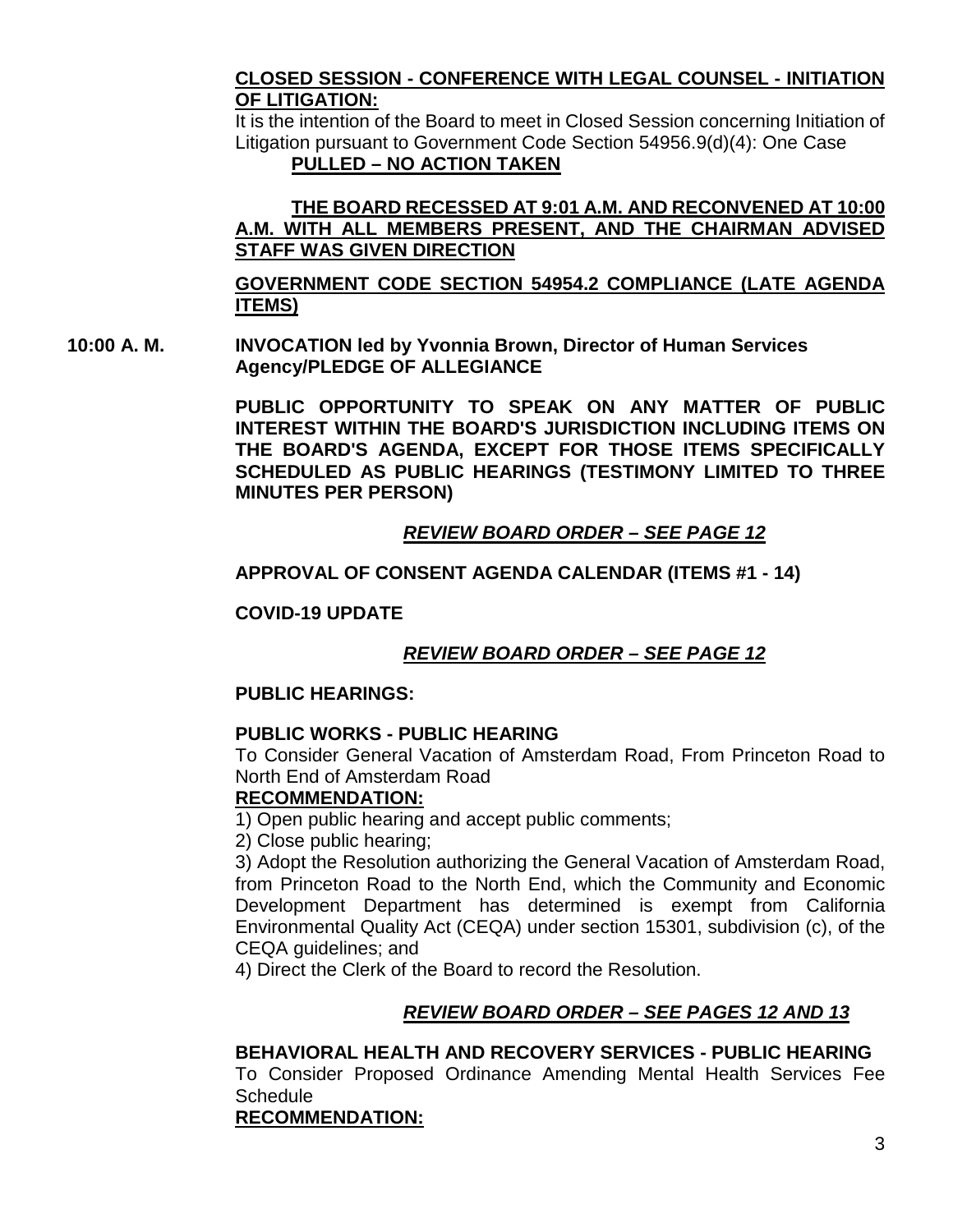1) Introduce the proposed Ordinance, amending the Fee Schedule for Mental Health Services and Alcohol and Drug Services;

2) Waive further reading;

3) Open Public Hearing and receive testimony;

4) Close the Public Hearing; and

5) Adopt Ordinance known as Mental Health Fees (Amends Chapter 9.48 Section 9.48.030 and Amends Ordinance 1978).

# *REVIEW BOARD ORDER – SEE PAGE 13*

#### **COMMUNITY AND ECONOMIC DEVELOPMENT - PUBLIC HEARING**

To Consider Amendment of the Agricultural Preserve as per the California Land Conservation Act of 1965 (Williamson Act) in Merced County

# **RECOMMENDATION:**

1) Open the Public Hearing and receive testimony;

2) Close the Public Hearing;

3) Find that the removal of 5.34 acres from the Agricultural Preserve pertaining to: a) PLA 20-008 and located on the north side of W. Brooks Road, approximately 658 feet west of South Buhach Road in the Merced area, b) PLA 20-009 located on the east side of Keyes Road approximately 1,400 feet north of Montgomery Street in the Snelling area, is exempt from California Environmental Quality Act (CEQA) under Section 15183, Projects Consistent with a Community Plan or Zoning based on the findings listed in the BAI; and 4) Adopt a Resolution to amend the Agricultural Preserve as per the requirements of the Land Conservation Act of 1965 (Williamson Act) Section 51200 et seq. of the California Government Code.

# *REVIEW BOARD ORDER – SEE PAGES 13 AND 14*

#### **REPORTS/BOARD DIRECTION**

County Executive Officer, County Counsel, Board of Supervisors Members

#### CONSENT CALENDAR (Items # 1-14) **APPROVED AS RECOMMENDED AYES: ALL**

#### Public Works

1. 1) Approve the Amended Utility Agreement No. 10-UT-3904.51 and 10-UT-3904.52 (Contract No. 2017013) with Pacific Bell Telephone Company (dba AT&T California) for the relocation of utilities to accommodate the construction of Campus Parkway Segment 2; and 2) Authorize the Director of Public Works to execute the Amended Utility Agreement upon review by County Counsel and Risk Management.

#### Behavioral Health and Recovery Services

- 2. Proclaim the month of September 2020 as Suicide Prevention Month in Merced County.
- 3. Proclaim the month of September 2020 as National Recovery Month in Merced County.
- 4. Approve and Authorize the Chairman to sign Amendment Contract No. 2019234 with Kings View Corporation, for Electronic Health Record System Support services as part of the Mental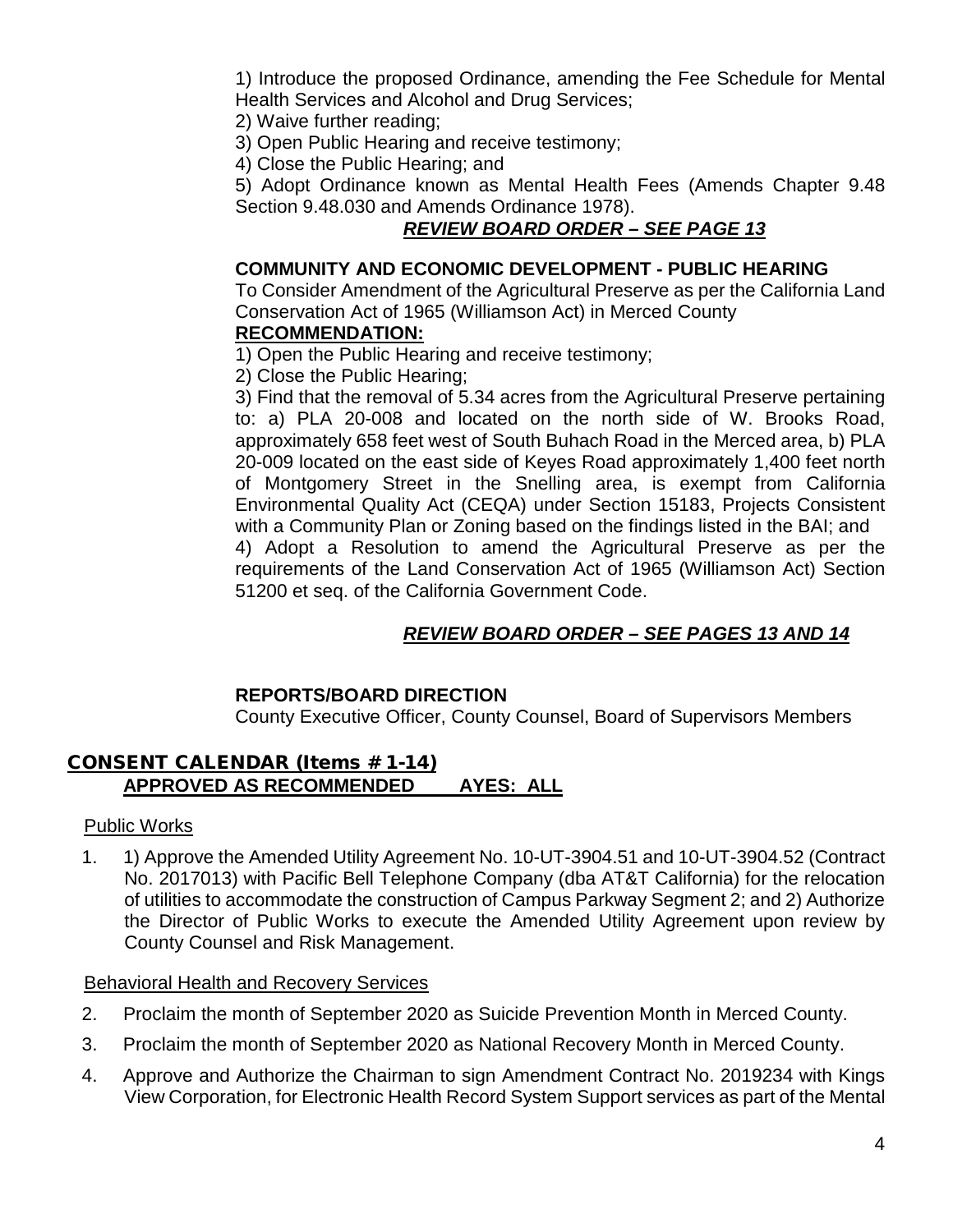Health Services Act, updating the insurance to meet County standards and revising Exhibit A, B, C, and E.

- 5. Approve and Authorize the Chairman to sign Amendment Contract No. 2018272 with Resource Development Associates to develop, implement and evaluate the effectiveness of the Innovative Strategist Network program and compilation of the final Innovation Report for the Mental Health Services Oversight and Accountability Commission and the Department of Health Care Services, amending pricing conditions, updating the insurance to meet County standards and revising Exhibit A, B, C, and E.
- 6. Approve and Authorize the Chairman to sign Amendment Contract No. 2018179 with Aspiranet to provide wraparound and specialty mental health services to Youth Beneficiaries in Merced County, extending the compensation terms and conditions due to the COVID-19 Pandemic.
- 7. Approve and Authorize the Chairman to sign Amendment Contract No. 2017197 with Aspiranet, for services provided through the Wraparound, Empowerment, Compassion, and Needs Program as part of the Mental Health Services Act, extending the COVID-19 relief payment provisions due to the ongoing COVID-19 Pandemic.

# Community and Economic Development

8. 1) Approve and Authorize the Chairman to sign Amendment Contract No. 2015156 with AT&T Corp. for a FOCUS Program agreement providing telecommunications technology solutions; and 2) Authorize the Chairman to sign extension announcement letter.

#### Assessor

9. Set public hearing date of September 15, 2020 at 10 a.m. to consider a proposed Ordinance amending Assessor Fee Schedule (Amends Ordinance Number 1951 and Merced County Code Chapter 5.91.030).

# Library

10. Proclaim the month of September 2020 as Library Card Sign-up Month in Merced County.

# *REVIEW BOARD ORDER – SEE PAGE 14*

#### **Probation**

11. Approve and Authorize the Chief Probation Officer to sign Amendment Contract No. 2019316 with the Board of State and Community Corrections, to provide mental health training for custody and field services staff.

#### Sheriff

12. Approve and Authorize the Chairman to sign Amendment Contract No. 2016287 with Axon Enterprise, Inc. for the purchase of 26 additional body worn cameras.

# Executive Office

13. Act on Claims for Damages submitted by Jesus Nunez, Cyrus Nownejad, Gita Nownejad, Estate of Edyna Sisch-Nownejad, Amanda Benefield, and Cristobal Carlos Leon as recommended by Risk Management and County Counsel.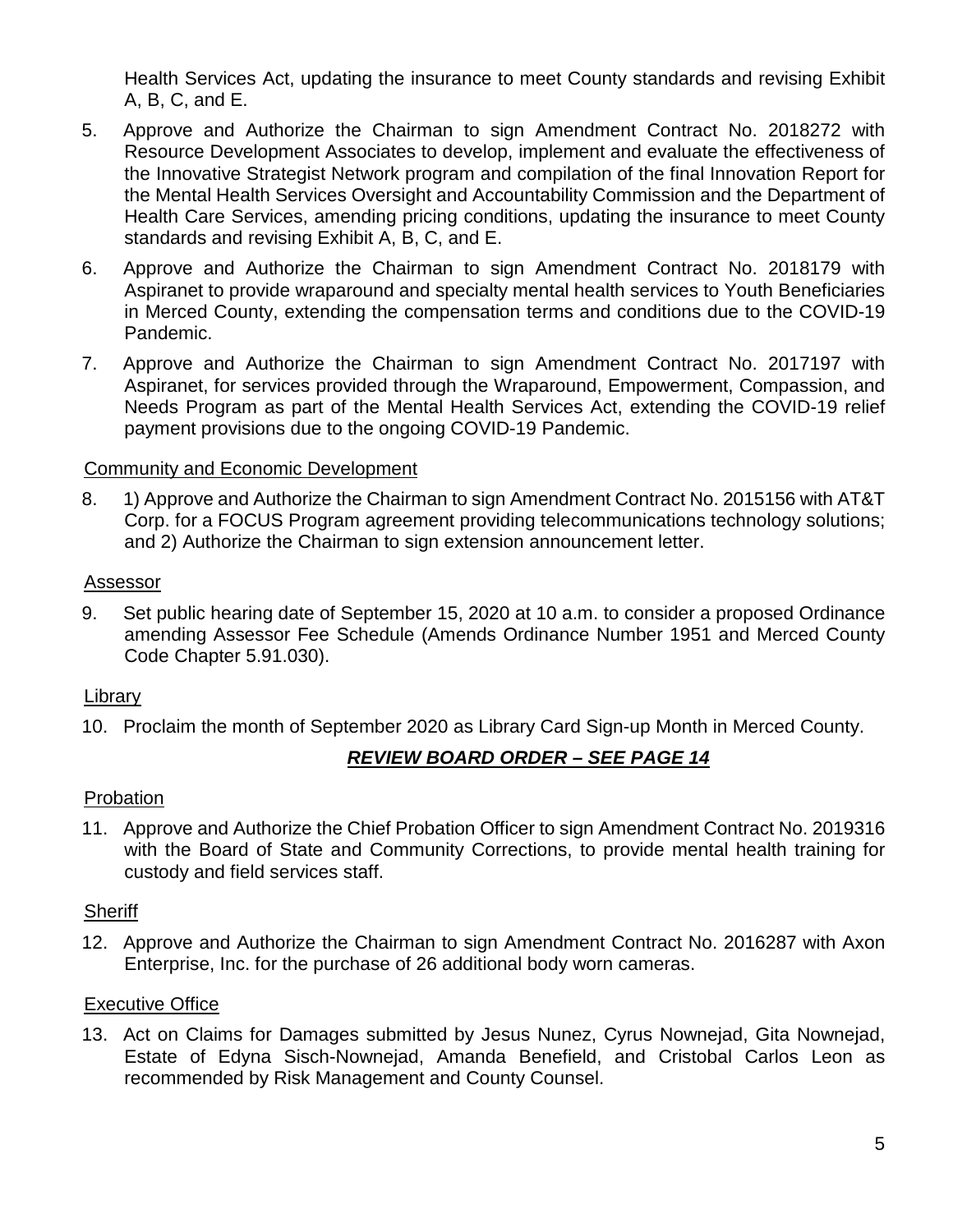#### Board Recognition

14. Certificates of Recognition for Graduation from the 1000 Books Before Kindergarten Program to various individuals, presented on August 14, 2020.

# REGULAR CALENDAR

# BOARD ACTION

#### PUBLIC WORKS

15. Adopt Resolution authorizing the Director of Public Works or his designee to sign Regional Surface Transportation Program (RSTP) Exchange Fund Apportionments Claim for Fiscal Year 19/20 in the amount of \$931,999 and submit said Claim to the Merced County Association of Governments (MCAG) for processing.

# **ADOPTED RESOLUTION NO. 2020-81 AS RECOMMENDED AYES: ALL**

16. 1) Approve a Special Services Agreement with The Gordian Group, Inc. dba The Mellon group (Gordian) of Greenville, South Carolina, to provide Job Order Contracting (JOC) Program Development, implementation, and management services; and 2) Authorize the Chairman to execute the agreement after review by County Counsel and Risk Management.

# **AUTHORIZED CONTRACT NO. 2020172 AS RECOMMENDED AYES: ALL**

17. The Director of Public Works request the Board find that substantial evidence demonstrates that an emergency continues to exist regarding the HVAC Systems at 1900 Airdrome Entry (Castle), such that the emergency will not permit a delay resulting from a competitive solicitation for bids, and that the action is necessary to respond to the emergency. (4/5 Vote Required)

# **APPROVED AS RECOMMENDED AYES: ALL**

# AG COMMISSIONER

18. Retroactively approve contract with the California Department of Food and Agriculture (Agreement No. 20-0270-012-SF) for Light Brown Apple Moth pest detection trapping activities.

# **AUTHORIZED CONTRACT NO. 2020173 AS RECOMMENDED AYES: ALL**

19. Retroactively approve contract with the California Department of Food and Agriculture (Agreement No. 20-0371-000-SA) for nematode control program activities.

# **AUTHORIZED CONTRACT NO. 2020174 AS RECOMMENDED AYES: ALL**

20. Retroactively approve contract with the California Department of Food and Agriculture (Agreement No. 20-0289-000-SG) for Bee Safety Inspection activities.

# **AUTHORIZED CONTRACT NO. 2020175 AS RECOMMENDED AYES: ALL**

21. 1) Retroactively approve contract with the California Department of Food and Agriculture (Agreement No. 20-0085) for inspection of incoming high-risk plant material and quarantine enforcement; and 2) Authorize the Chairman to sign the State Certifications Forms CCC and CalRecycle.

# **AUTHORIZED CONTRACT NO. 2020176 AS RECOMMENDED AYES: ALL**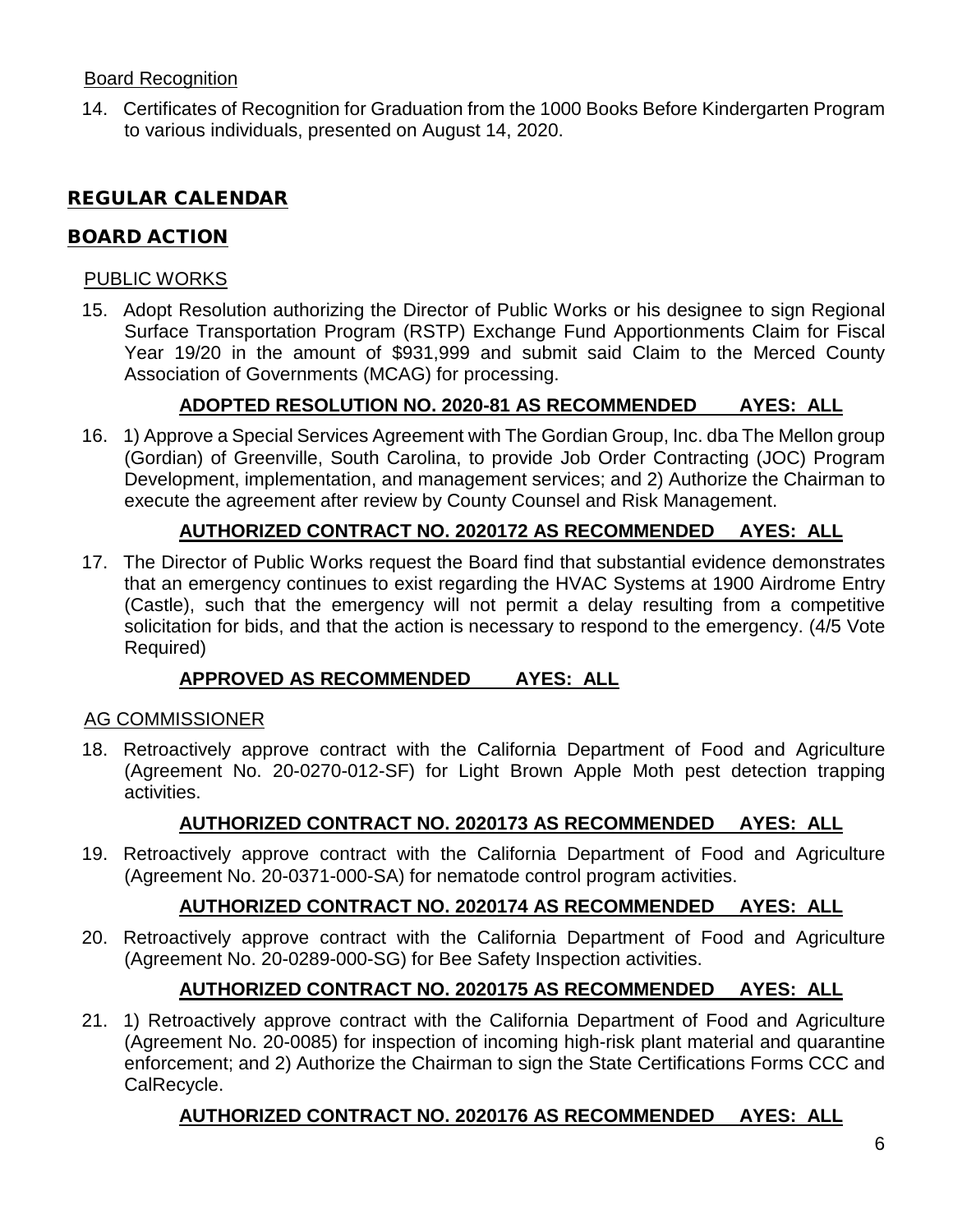22. Retroactively approve contract with the California Department of Food and Agriculture (Agreement No. 20-0333-000-SA) for Industrial Hemp Cultivation Program activities.

# **AUTHORIZED CONTRACT NO. 2020177 AS RECOMMENDED AYES: ALL**

#### **HEALTH**

23. 1) Ratify the July 3, 2020 submission of an application for the Epidemiology and Laboratory Capacity CARES Act funding for local health jurisdictions capacity building activities with costs being reimbursed from May 1, 2020 through May 23, 2022 in the amount estimated at \$257,742; and 2) Return to the Board for contract approval when awarded this grant.

# **APPROVED AS RECOMMENDED AYES: ALL**

24. 1) Approve State Contract No. 20-10125 with the California Department of Public Health, Office of AIDS for AIDS Drug Assistance Program enrollment site services; 2) Authorize the Chairman to sign all copies of the contract and required documents; and 3) Adopt the Resolution authorizing the Chairman to sign the contract.

#### **AUTHORIZED CONTRACT NO. 2020171 AND ADOPTED RESOLUTION NO. 2020- 82 AS RECOMMENDED AYES: ALL**

25. 1) Ratify the submission of an application to the California Department of Justice, California Tobacco Grant Program for a 24 to 36 month period starting January 1, 2021; and 2) Return to the Board if awarded this grant.

# **APPROVED AS RECOMMENDED AYES: ALL**

#### BEHAVIORAL HEALTH AND RECOVERY SERVICES

26. 1) Contract (Standard Agreement No. 31429) with the State of California, Department of Rehabilitation for vocational rehabilitation services for consumers; and 2) Adopt Resolution to approve and authorize execution of the Standard Agreement.

#### **AUTHORIZED CONTRACT NO. 2020178 AND ADOPTED RESOLUTION NO. 2020- 83 AS RECOMMENDED AYES: ALL**

27. Contract with California State University Stanislaus for placement of Social Work student interns to complete their field practicum requirements with Merced County Department of Behavioral Health and Recovery Services.

# **AUTHORIZED CONTRACT NO. 2020179 AS RECOMMENDED AYES: ALL**

#### HUMAN SERVICES AGENCY

28. Ratify the Human Services Agency's acceptance of Central Valley Community Foundation for the Edward K. Martin Legacy Fund Grant in the amount of \$50,000 beginning July 1, 2020 through June 30, 2021, supporting Veterans Programs and COVID-19 response targeting Merced County Veterans.

# **APPROVED AS RECOMMENDED AYES: ALL**

29. Contract with California State University Stanislaus for Master of Social Work Program (field practicum) to provide field experience for students and graduates.

# **AUTHORIZED CONTRACT NO. 2020180 AS RECOMMENDED AYES: ALL**

30. 1) Adopt the Resolution approving and authorizing the Chairman to execute the State Revenue Contract No. MI-2021-31 and required forms CCC-04-2017, CDA 1024, and CDA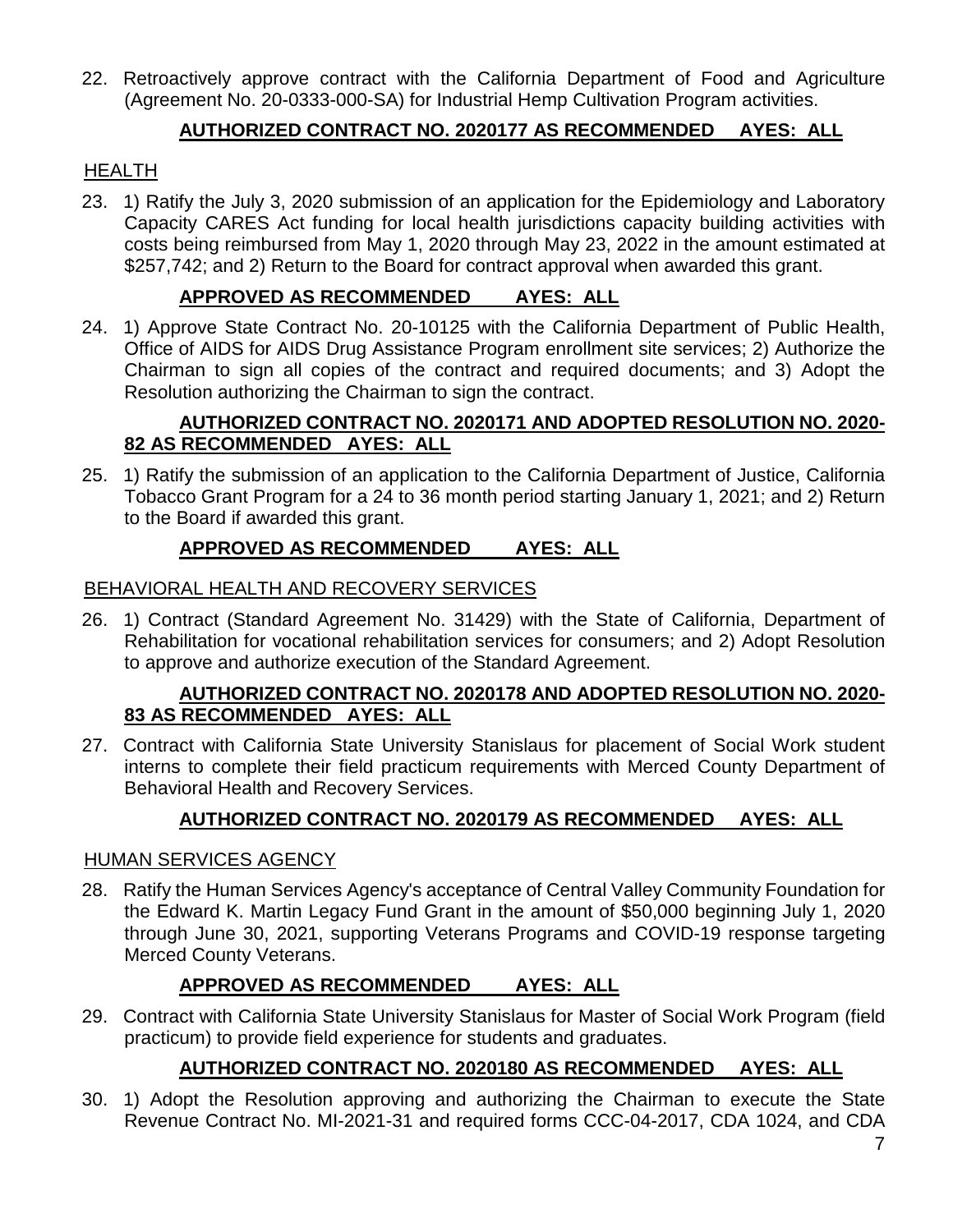9026, with the California Department of Aging for a Medicare Improvement for Patient and Provider Act Program.

# **AUTHORIZED CONTRACT NO. 2020181 AND ADOPTED RESOLUTION NO. 2020- 84 AS RECOMMENDED AYES: ALL**

# COMMUNITY AND ECONOMIC DEVELOPMENT

31. Contract with Brenda Lee, Applicant for the payment of costs charged by De Novo Planning Group for the preparation of an Initial Study for the Snelling Road Event Center project (CUP 20-003) which is generally located on the east side of N. Snelling Road, adjacent to the Merced River in the Snelling area.

# **AUTHORIZED CONTRACT NO. 2020182 AS RECOMMENDED AYES: ALL** *REVIEW BOARD ORDER – SEE PAGES 14 AND 15*

32. Contract with De Novo Planning Group to prepare an Initial Study for the Snelling Road Event Center project (CUP 20-003) which is generally located on the east side of N. Snelling Road adjacent to the Merced River, in the Snelling area.

# **AUTHORIZED CONTRACT NO. 2020183 AS RECOMMENDED AYES: ALL**

33. Approve payment to the East Turlock Subbasin Groundwater Sustainability Agency (GSA) for FY 2020-2021 GSA Administration, Well Monitoring Program, Proposition 218 contribution and Groundwater Sustainability Plan development costs in the amount of \$109,594.39.

# **APPROVED AS RECOMMENDED AYES: ALL**

34. Approve and authorize payment for Merced County's funding contribution of the Merced Integrated Regional Water Management Authority's FY 2020-2021 budget in an amount not to exceed \$16,465.80.

# **APPROVED AS RECOMMENDED AYES: ALL**

# AUDITOR

35. Adopt the Resolution establishing tax rates and levying taxes on the secured roll, for the Countywide rate of one percent, voter approved indebtedness, ad valorem taxes for revenue districts, and unitary taxes in Merced County for the Fiscal Year 2020-21.

# **ADOPTED RESOLUTION NO. 2020-85 AS RECOMMENDED AYES: ALL**

# **ELECTIONS**

36. 1) Adopt the Resolution to call for and consolidate the Presidential General Election on November 3, 2020 with: County Supervisorial District Two run-off and the listed City, School Districts, Special Districts and Measures elections; and 2) Authorize the Elections Division of the Registrar of Voters/Elections Department to procure and furnish those election services requested by each entity as more fully set forth in their Resolutions, and to submit a cost bill to each entity for reimbursement of the election services provided to them.

# **ADOPTED RESOLUTION NO. 2020-86 AS RECOMMENDED AYES: ALL**

37. 1) Adopt the Resolution to call for an election on October 6, 2020 to fill the Merced County Employees' Retirement Association (MCERA) Board seats set to expire December 31, 2020 for #3 General, #8 Retired and #8 Alternate Retired members for the new term commencing January 1, 2021; and 2) Authorize the Elections Division of the Registrar of Voters to procure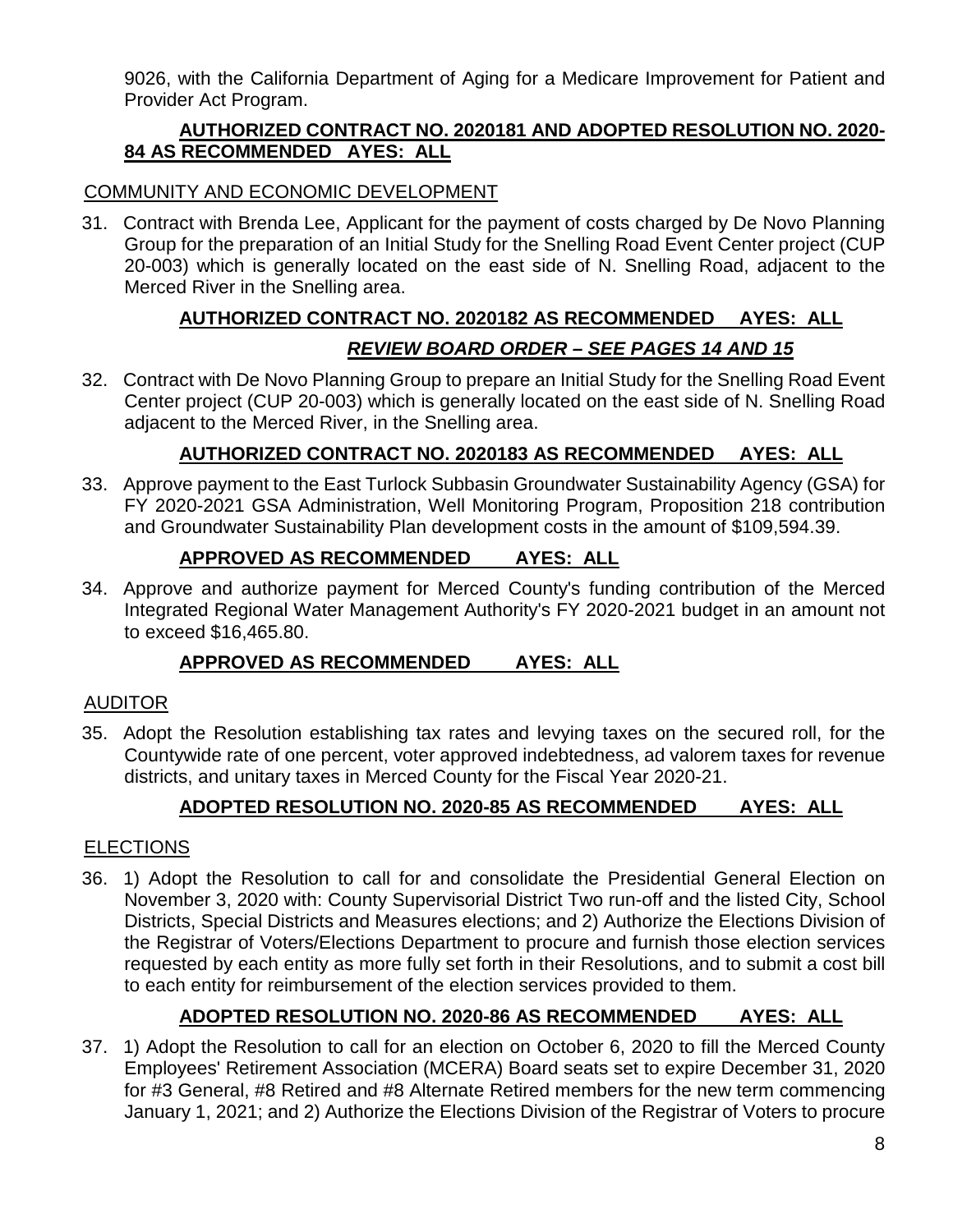and furnish those election services requested by MCERA as more fully set forth in the Resolution, and to submit a cost bill to MCERA for reimbursement of the election services provided.

# **ADOPTED RESOLUTION NO. 2020-87 AS RECOMMENDED AYES: ALL**

# LIBRARY

38. 1) Retroactively authorize Merced County Library to submit an application for the Southern California Library Cooperative, in partnership with the California State Library Second Opportunity Electronic Resources Collection Funding for California Public Libraries; and 2) If awarded, Authorize the County Librarian or designee to sign documents and expend funds prior to the September 16, 2020 deadline.

# **APPROVED AS RECOMMENDED AYES: ALL**

#### PROBATION

39. Appoint Genevieve Valentine, LMFT, Behavioral Health and Recovery Services Director, to the Executive Committee of the Community Corrections Partnership.

# **APPROVED AS RECOMMENDED AYES: ALL**

# TREASURER

40. Acceptance of the Quarterly Investment Report for the Quarter Ending June 30, 2020.

# **APPROVED AS RECOMMENDED AYES: ALL**

#### FIRE

41. 1) Adopt a Resolution confirming the existence of a local emergency proclaimed on August 19, 2020 due to extreme heat conditions resulting in high animal mortality rates and carcass accumulation in the Central Valley; and 2) Continue the emergency to the Board of Supervisor meeting scheduled for September 15, 2020; OR determine the hazard no longer exists and terminate the local emergency.

# **ADOPTED RESOLUTION NO. 2020-78 AS RECOMMENDED AYES: ALL** *REVIEW BOARD ORDER – SEE PAGE 15*

#### COUNTY COUNSEL

42. 1) Change one Assistant County Counsel, classification 1347, salary range 91.5, position no. 6 in budget unit 12500 to Chief Deputy County Counsel, classification 7826, salary range 88.8 in budget unit 12500; 2) Add one (1) Chief Deputy County Counsel position, classification 7826, salary range 88.8 in budget unit 12500; and 3) Approve the amendment to the Position Allocation Resolution 06-120/A.

# **ADOPTED RESOLUTION NO. 2020-88 AS RECOMMENDED AYES: ALL**

#### HUMAN RESOURCES

43. Approve the modifications to the job classification specification of Director Workforce Investment.

# **APPROVED AS RECOMMENDED AYES: ALL**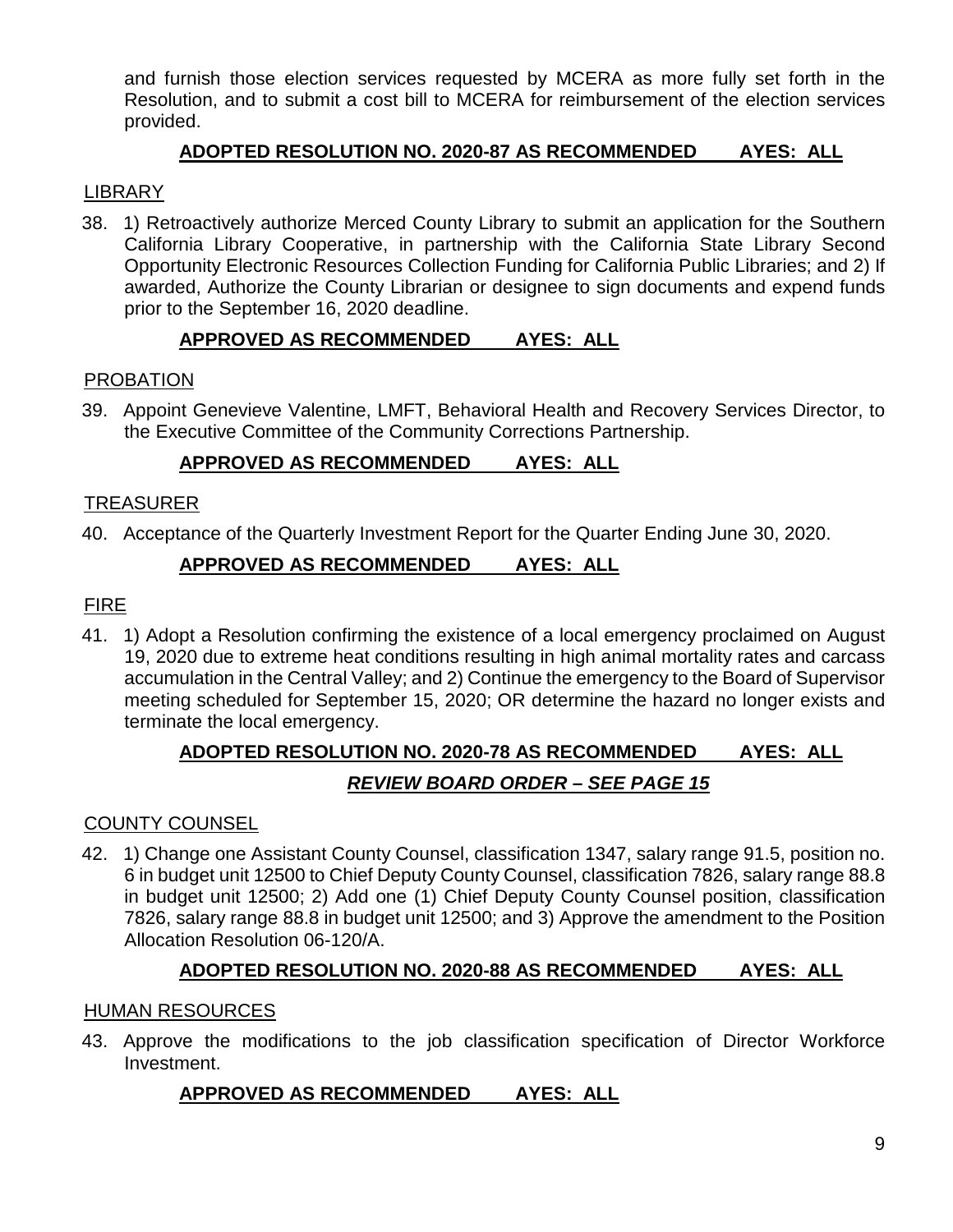#### EXECUTIVE OFFICE

44. 1) Approve and Authorize the Chairman to sign a Resolution approving the issuance and sale by the California County Tobacco Securitization Agency of Tobacco Settlement Bonds, authorize the execution and delivery by the County of a Certificate of the County, and authorize the execution and delivery of and approving other related documents and actions in connection with the financing; 2) Approve and Authorize the Chairman to execute an agreement with KNN Public Finance, LLC to serve as Municipal Advisor for the refunding of tobacco settlement asset-backed bonds, not to exceed \$153,000; 3) Approve and Authorize the Chairman to execute an agreement with the law firm of Hawkins, Delafield, and Wood, LLP to serve as Bond and Disclosure Counsel for the refunding of tobacco settlement assetbacked bonds, not to exceed \$265,000; 4) Approve selection of Jefferies, LLC as the Underwriter for the refunding of tobacco settlement, subject to the terms and conditions of the Bond Purchase agreement, with estimated costs of \$262,000; and 5) Ratify the execution of engagement letters and expenditures, totaling \$150,000 for S&P Global Ratings related to the sale of tobacco settlement asset-backed bonds.

# **AUTHORIZED CONTRACT NOS. 2020184 (HAWKINS) & 2020185 (KNN) AND ADOPTED RESOLUTION NO. 2020-89 AS RECOMMENDED AYES: ALL**

# *REVIEW BOARD ORDER – SEE PAGES 15 AND 16*

45. Confirm the appointment of Darlene Ingersoll as Registrar of Voters and approve A level benefits with an effective date of September 14, 2020.

# **APPROVED AS RECOMMENDED AYES: ALL**

# *REVIEW BOARD ORDER – SEE PAGES 16 AND 17*

#### BOARD APPOINTMENTS

46. 1) Appoint Genevieve Valentine, Director of Behavioral Health and Recovery Services as a Designated Member serving at the pleasure of the Board; 2) Appoint Mickey Brunelli as Field Personnel Representative EMT or EMT-P with a term expiring 6/30/23; 3) Appoint Luis Lara as the California Highway Patrol Representative with a term expiring 6/30/23; 4) Appoint Ruben Chavez as the Law Enforcement Representative with a term expiring 6/30/24; 5) Reappoint Tushar Patel as the Emergency Room Physician Representative with a term expiring 6/30/23; and 6) Reappoint Mason Hurley as the Fire Service Representative position with a term expiring 6/30/23 to the Emergency Medical Care Committee.

# **APPROVED AS RECOMMENDED AYES: ALL**

#### BOARD INFORMATION & POSSIBLE ACTION **ACCEPTED AND PLACED ON FILE AYES: ALL**

- 47. Public Works RE: Contract No. 2020063 was awarded to Teichert Construction, from Fresno, CA in the amount of \$3,714,000 for the Childs Avenue Pavement Rehabilitation Project.
- 48. California Fish and Game Commission RE: Notice of Receipt of Petition from the Center for Biological Diversity and the Endangered Habitats League on June 29, 2020 to list Quino checkerspot butterfly (Euphydryas editha quino) as endangered under the California Endangered Species Act.
- 49. California Fish and Game Commission RE: Notice of Proposed Regulatory Action Relative to Amending Sections 27.30, 27.35, 27.45, 28.27, 28.28, 28.54, 28.55, 28.65, and 150.16, Title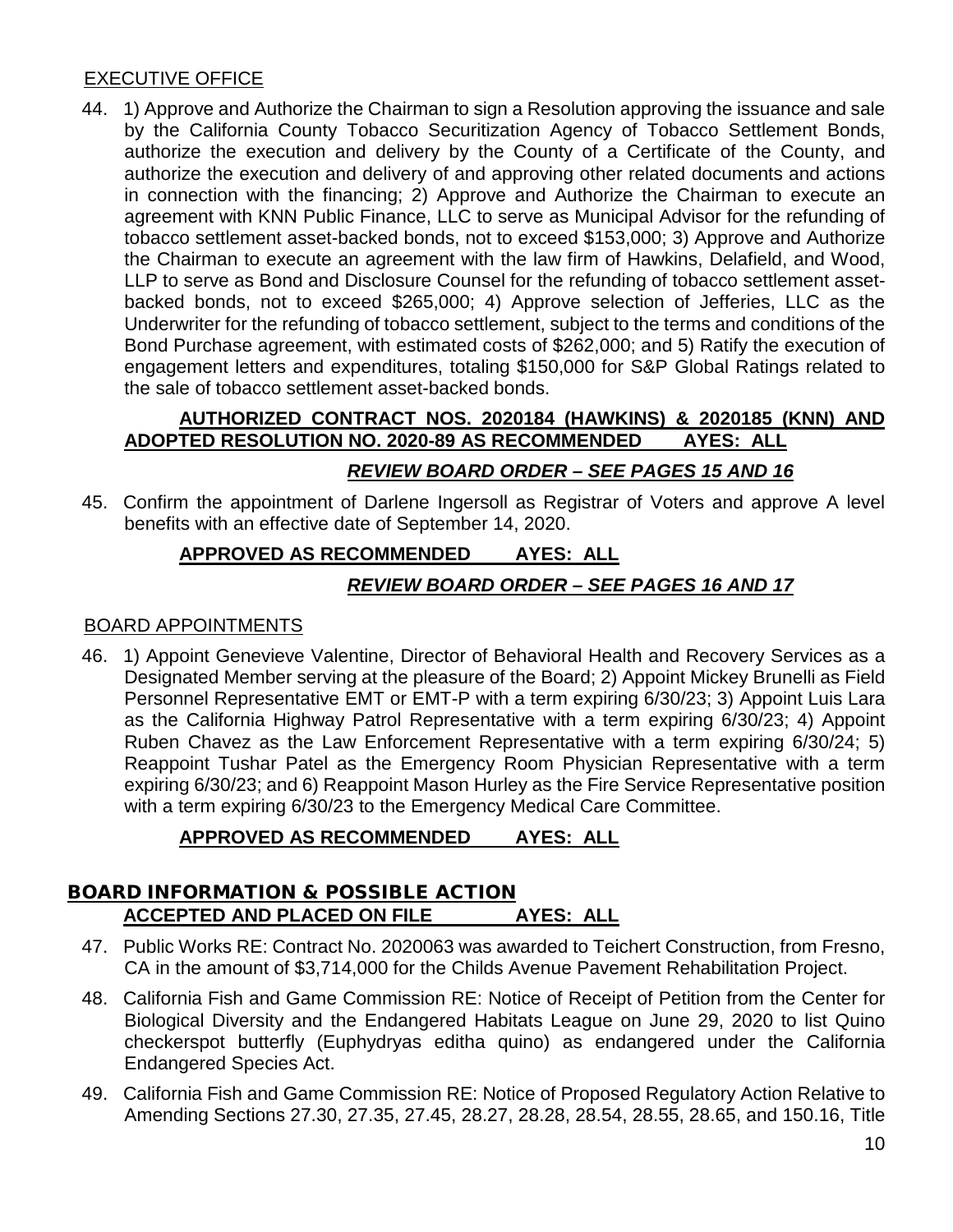14, CCR, relating to recreational and commercial fishing regulations for federal groundfish and associated species for consistency with federal rules in 2021 and 2022.

- 50. Merced County Mosquito Abatement District RE: General Manager's Report for June 16 through July 21, 2020.
- 51. California State Water Resources Control Board RE: Notice of Petition for Temporary Change Involving the Transfer of up to 500 Acre-Feet of Water under Permit 12860 (Application 15764) of the U.S. Bureau of Reclamation.
- 52. WARN Notice: Golden Valley Health Center 9235 West Broadway, Planada, CA 95365.

#### **THE BOARD ADJOURNED THE MEETING AT 1:07 P.M. UNTIL TUESDAY, SEPTEMBER 15, 2020, AT 10:00 A.M.**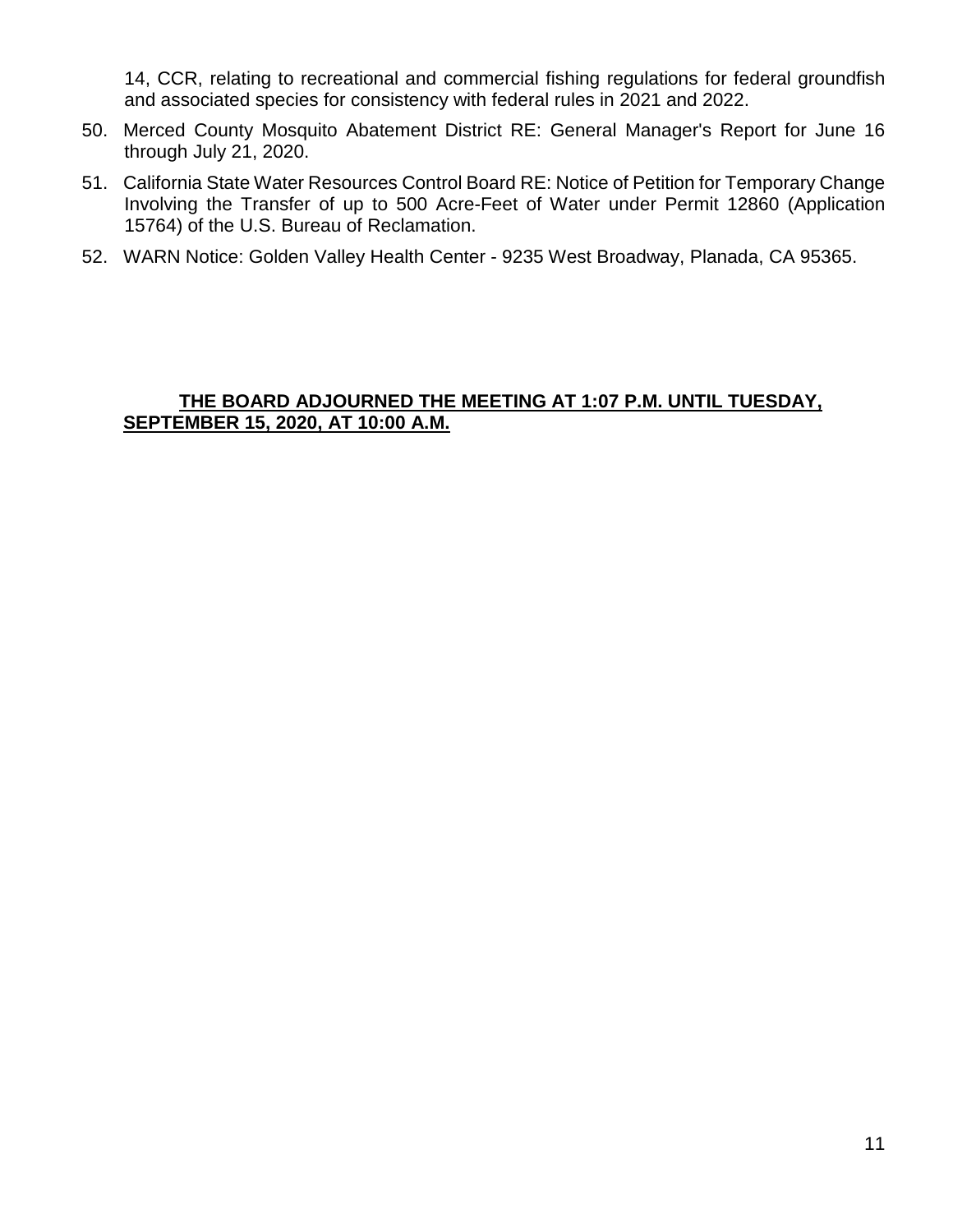#### **BOARD ORDERS – SUMMARY ACTION MINUTES – AUGUST 25, 2020**

#### **10:00 A.M. SCHEDULED ITEM 2020-08-25 PUBLIC OPPORTUNITY**

*Public Comments received via email for Public Opportunity and Scheduled Items are on file with the Clerk.*

Shawnesti Machado, Supervising Elections Specialist speaks in opposition of Item 45 regarding the appointment of the Registrar of Voters until after the Election.

Dr. Sima Asadi speaks regarding COVID-19 and for a safe re-opening of schools.

Siya, Jessica, Anali and Ashwini, Local High School Freshmen speak about "The Mask Project" and encourages everyone to sign their pledge; a poster of their project was submitted.

The Clerk plays voicemails received from Mr. Lopez, Carmen Ojeda, Gabriella Salcedo, Benita Regalado, Aracella Hernandez, Jovana Morales and Blanca Ojeda. Present: Espinoza, Lor, McDaniel, Pareira, Silveira

#### **10:00 A.M. SCHEDULED ITEM 2020-08-25 COVID-19 UPDATE**

Dr. Rebecca Nanyonjo-Kemp, Director of Public Health opens and introduces Dr. Kristynn Sullivan, Supervising Epidemiologist who reviews the following slides: Current Merced County Case Count, Merced County COVID-19 Deaths, COVID-19 Cases per 1,000 Residents, Current State Watch List Metrics, and Data Issues Affecting Watch List.

Dr. Nanyonjo-Kemp reviews the following slides: State Visit Feedback, and Paycheck Protection Program & Health Care Enhancement Act Funding Update.

Dr. Salvador Sandoval, County Health Officer reviews the following slide: Grassroots Efforts.

David Mirrione, Assistant County Executive Officer/Director of Workforce Investment reviews the following slides: Local Partners, Ready2Open Merced County, Ready2Open Small Business Assistance Program and Stay Safe, Stay Open.

The Board has lengthy discussion on the update. Present: Espinoza, Lor, McDaniel, Pareira, Silveira

# **10:00 A.M. SCHEDULED ITEM 2020-08-25 PUBLIC WORKS – PUBLIC HEARING**

The time and date previously scheduled to consider General Vacation of Amsterdam Road, From Princeton Road to North End of Amsterdam Road.

Dana Hertfelder, Director of Public Works reviews the staff report and gives an overview of the General Vacation of Amsterdam Road and states that Public Works has not received any opposition to the proposal.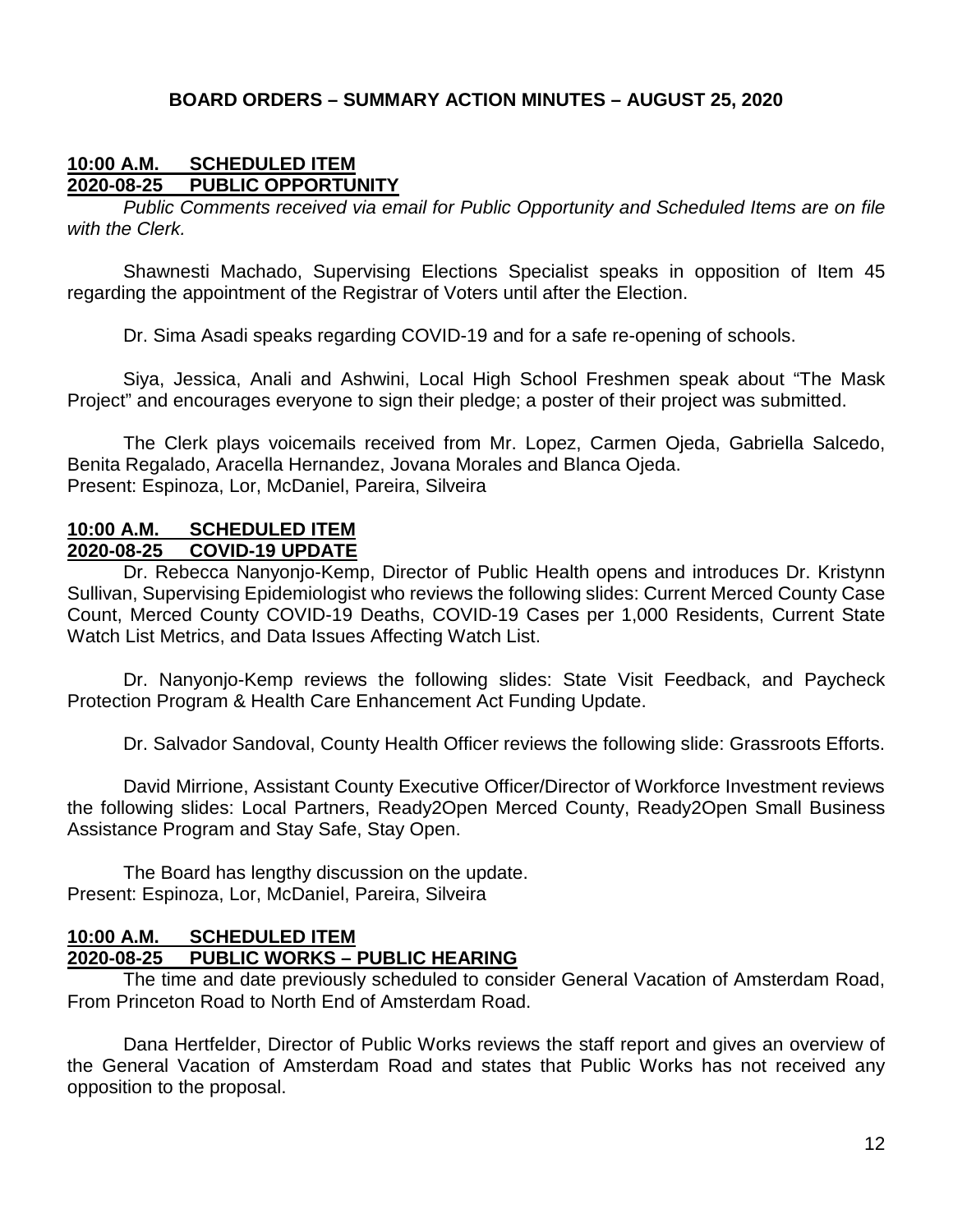The Chairman opens the Public Hearing and asks if there is anyone present wishing to speak.

The Board takes a brief pause to receive public comments via voicemail.

The Clerk announces that there were no voicemails received for the Public Hearing.

The Chairman closes the Public Hearing.

Upon motion of Supervisor Silveira, seconded by Supervisor Pareira, duly carried, the Board adopts Resolution No. 2020-79 authorizing the General Vacation of Amsterdam Road, from Princeton Road to the North End, which the Community and Economic Development Department has determined is exempt from California Environmental Quality Act (CEQA) under section 15301, subdivision (c), of the CEQA guidelines and directs the Clerk of the Board to record the Resolution. Ayes: Espinoza, Lor, McDaniel, Pareira, Silveira

#### **10:00 A.M. SCHEDULED ITEM 2020-08-25 BEHAVIORAL HEALTH AND RECOVERY SERVICES – PUBLIC HEARING**

The time and date previously scheduled to consider proposed Ordinance amending Mental Health Services Fee Schedule.

Genevieve Valentine, Director of Behavioral Health and Recovery Services gives an overview of the amendment to the Mental Health Services Fee Schedule.

The Chairman opens the Public Hearing and asks if there is anyone present wishing to speak.

The Board takes a brief pause to receive public comments via voicemail.

The Clerk announces that there were no voicemails received for the Public Hearing.

The Chairman closes the Public Hearing.

Upon motion of Supervisor Silveira, seconded by Supervisor Pareira, duly carried, the Board waives further reading of the proposed ordinance and adopts Ordinance No. 1995 known as Mental Health Fees (Amends Chapter 9.48 Section 9.48.030 and amends Ordinance No. 1978). Ayes: Espinoza, Lor, McDaniel, Pareira, Silveira

#### **10:00 A.M. SCHEDULED ITEM 2020-08-25 COMMUNITY AND ECONOMIC DEVELOPMENT – PUBLIC HEARING**

The time and date previously scheduled to consider amendment of the Agricultural Preserve as per the California Land Conservation Act of 1965 (Williamson Act) in Merced County.

Mark Hendrickson, Director of Community and Economic Development gives an overview of the amendment of the Agricultural Preserve as per the California Land Conservation Act of 1965 (Williamson Act) in Merced County.

The Chairman opens the Public Hearing and asks if there is anyone present wishing to speak.

The Board takes a brief pause to receive public comments via voicemail.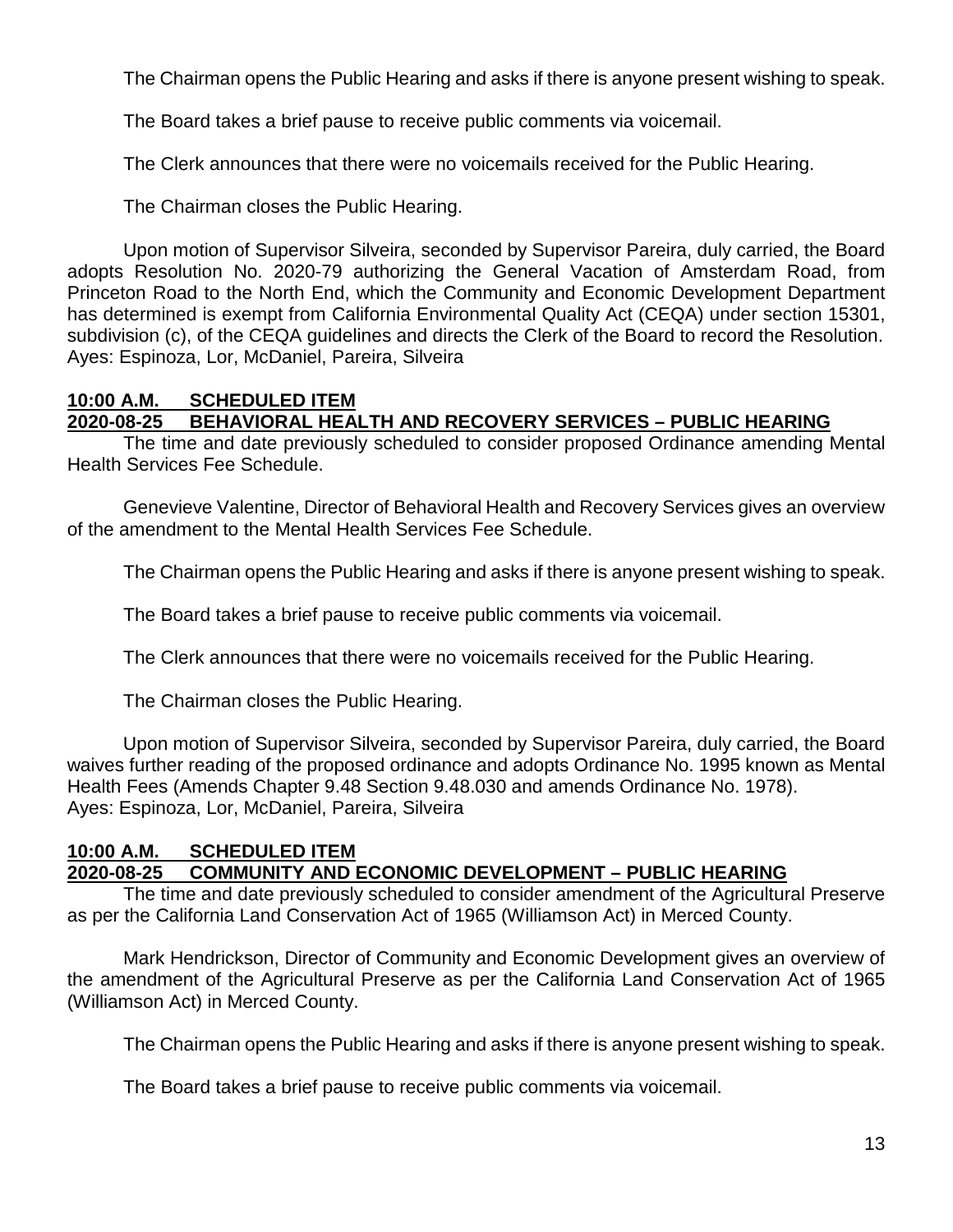The Clerk announces that there were no voicemails received for the Public Hearing.

The Chairman closes the Public Hearing.

Upon motion of Supervisor Pareira, seconded by Supervisor Silveira, duly carried, the Board finds that the removal of 5.34 acres from the Agricultural Preserve pertaining to: a) PLA 20-008 and located on the north side of W. Brooks Road, approximately 658 feet west of South Buhach Road in the Merced area, b) PLA 20-009 located on the east side of Keyes Road approximately 1,400 feet north of Montgomery Street in the Snelling area, is exempt from California Environmental Quality Act (CEQA) under Section 15183, Projects Consistent with a Community Plan or Zoning based on the findings listed in the BAI; and adopts Resolution No. 2020-80 to amend the Agricultural Preserve as per the requirements of the Land Conservation Act of 1965 (Williamson Act) Section 51200 et seq. of the California Government Code.

Ayes: Espinoza, Lor, McDaniel, Pareira, Silveira

#### **CONSENT ITEM NO. 10 2020-08-25 LIBRARY**

The Clerk announces item proclaiming the month of September 2020 as Library Card Signup Month in Merced County is before the Board for consideration.

Supervisor Lor asks how folks can sign up for a library card and what kind of services and programs families can access for free to complement their formal education.

Amy Taylor, County Librarian responds that while libraries are closed due to COVID-19, County residents can access library cards or receive library cards two ways: They can call the library and an application is completed over the phone and a card mailed to them, or a second way is an elibrary card whereby residents fill out an application online. Once received, their library card number is issued instantly and they have access to all of the virtual databases and e-books, streaming videos, and many different things. Ms. Taylor further states that the e-card is not good for print material, but they can easily turn it into a card that is available for them to check out items through curbside. Regarding programming, Ms. Taylor responds that they are still offering virtual programs and just launched four book challenges for different age groups for Kindergarten through Sixth grade, Junior High, High School and adults and they are available to sign up through the website. She further states that they did a virtual "Thousand Books Before Graduation" ceremony yesterday.

Upon motion of Supervisor Lor, seconded by Supervisor Silveira, duly carried, the Board proclaims the month of September 2020 as Library Card Sign-up Month in Merced County. Ayes: Espinoza, Lor, McDaniel, Pareira, Silveira

#### **ACTION ITEM NO. 31 2020-08-25 COMMUNITY AND ECONOMIC DEVELOPMENT**

The Clerk announces contract with Brenda Lee, Applicant for the payment of costs charged by De Novo Planning Group for the preparation of an Initial Study for the Snelling Road Event Center project (CUP 20-003) which is generally located on the east side of N. Snelling Road, adjacent to the Merced River in the Snelling area is before the Board for consideration.

Supervisor Espinoza questions if this is a CUP application or for a permit in the Snelling area and if this is standard for an agriculture property, and if citizens can apply for special events.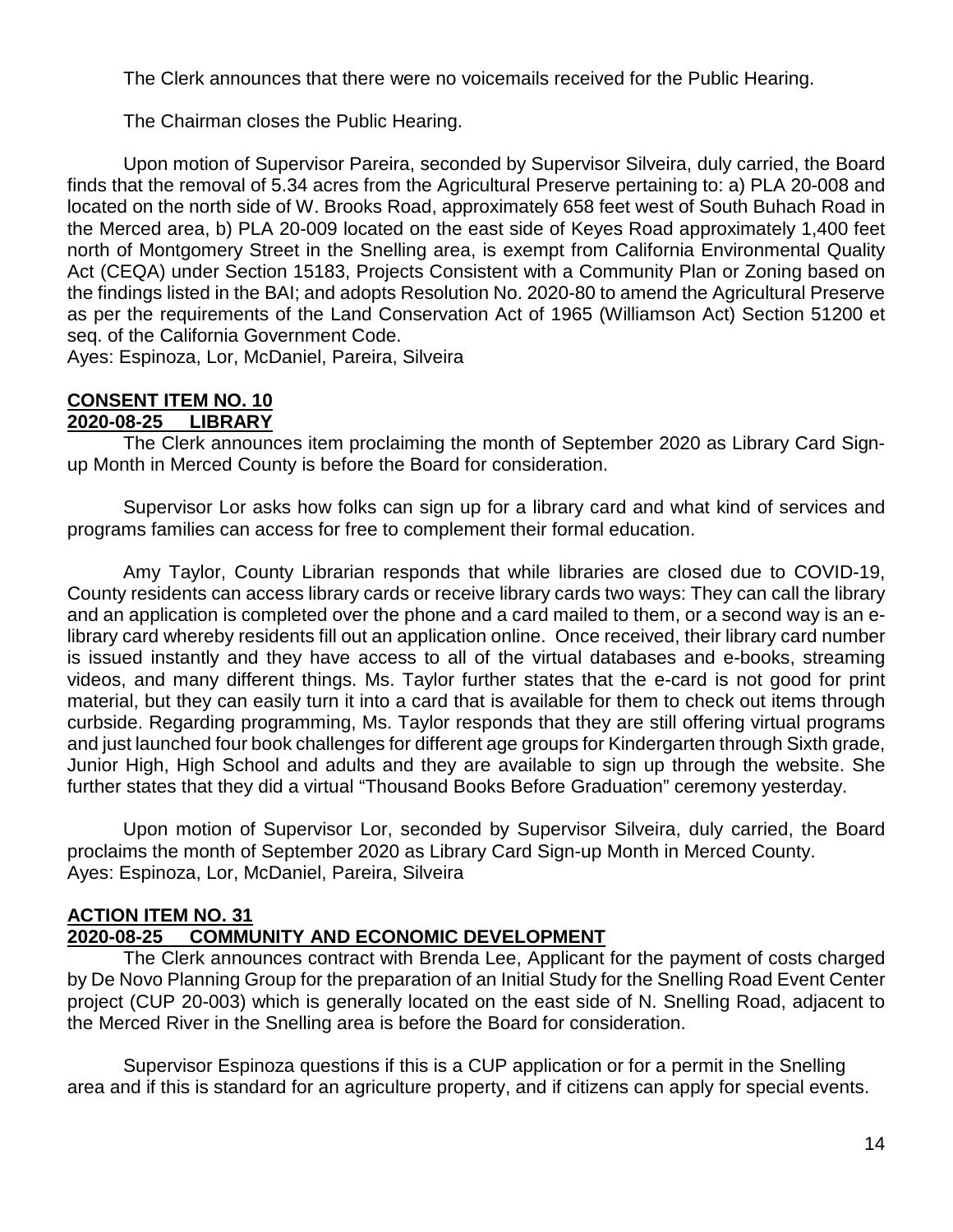Mark Hendrickson, Director of Community and Economic Development responds that this is very similar to other environmental review contracts that the Board has approved in the past. For this particular case, you have one item which actually allows the applicant to pay the County for an environmental review. He states that in the Ag Zone Event Centers, which is what this is proposing is allowed subject to the approval of a conditional use permit. Mr. Hendrickson further states this is the beginning of the process and has to go through environmental review before going to the Planning Commission.

Upon motion of Supervisor McDaniel, seconded by Supervisor Silveira, duly carried, the Board approves Contract No. 2020182 with Brenda Lee, Applicant for the payment of costs charged by De Novo Planning Group for the preparation of an Initial Study for the Snelling Road Event Center project (CUP 20-003) which is generally located on the east side of N. Snelling Road, adjacent to the Merced River in the Snelling area.

Ayes: Espinoza, Lor, McDaniel, Pareira, Silveira

#### **ACTION ITEM NO. 41 2020-08-25 FIRE**

The Clerk announces item to adopt Resolution confirming the existence of a local emergency proclaimed on August 19, 2020 due to extreme heat conditions resulting in high animal mortality rates and carcass accumulation in the Central Valley; and continuing the emergency to the Board of Supervisors meeting scheduled for September 15, 2020; or determine the hazard no longer exists and terminate the local emergency is before the Board for consideration.

Supervisor Lor comments that recommendation two on the item states to continue emergency or determine the hazard no longer exists and terminate the local emergency and if the maker of the motion can determine either or. Jim Brown, County Executive Officer, explains the outcome of the actions before the Board.

Upon motion of Supervisor Silveira, seconded by Supervisor Lor, duly carried, the Board adopts Resolution No. 2020-78 confirming the existence of a local emergency proclaimed on August 19, 2020 due to extreme heat conditions resulting in high animal mortality rates and carcass accumulation in the Center Valley and continues the emergency to the Board of Supervisors meeting scheduled for September 15, 2020.

Ayes: Espinoza, Lor, McDaniel, Pareira, Silveira

#### **ACTION ITEM NO. 44 2020-08-25 EXECUTIVE OFFICE**

The Clerk announces an item to 1) Approve and Authorize the Chairman to sign a Resolution approving the issuance and sale by the California County Tobacco Securitization Agency of Tobacco Settlement Bonds, authorize the execution and delivery by the County of a Certificate of the County, and authorize the execution and delivery of and approving other related documents and actions in connection with the financing; 2) Approve and Authorize the Chairman to execute an agreement with KNN Public Finance, LLC to serve as Municipal Advisor for the refunding of tobacco settlement asset-backed bonds, not to exceed \$153,000; 3) Approve and Authorize the Chairman to execute an agreement with the law firm of Hawkins, Delafield, and Wood, LLP to serve as Bond and Disclosure Counsel for the refunding of tobacco settlement asset-backed bonds, not to exceed \$265,000; 4) Approve selection of Jefferies, LLC as the Underwriter for the refunding of tobacco settlement, subject to the terms and conditions of the Bond Purchase agreement, with estimated costs of \$262,000; and 5) Ratify the execution of engagement letters and expenditures, totaling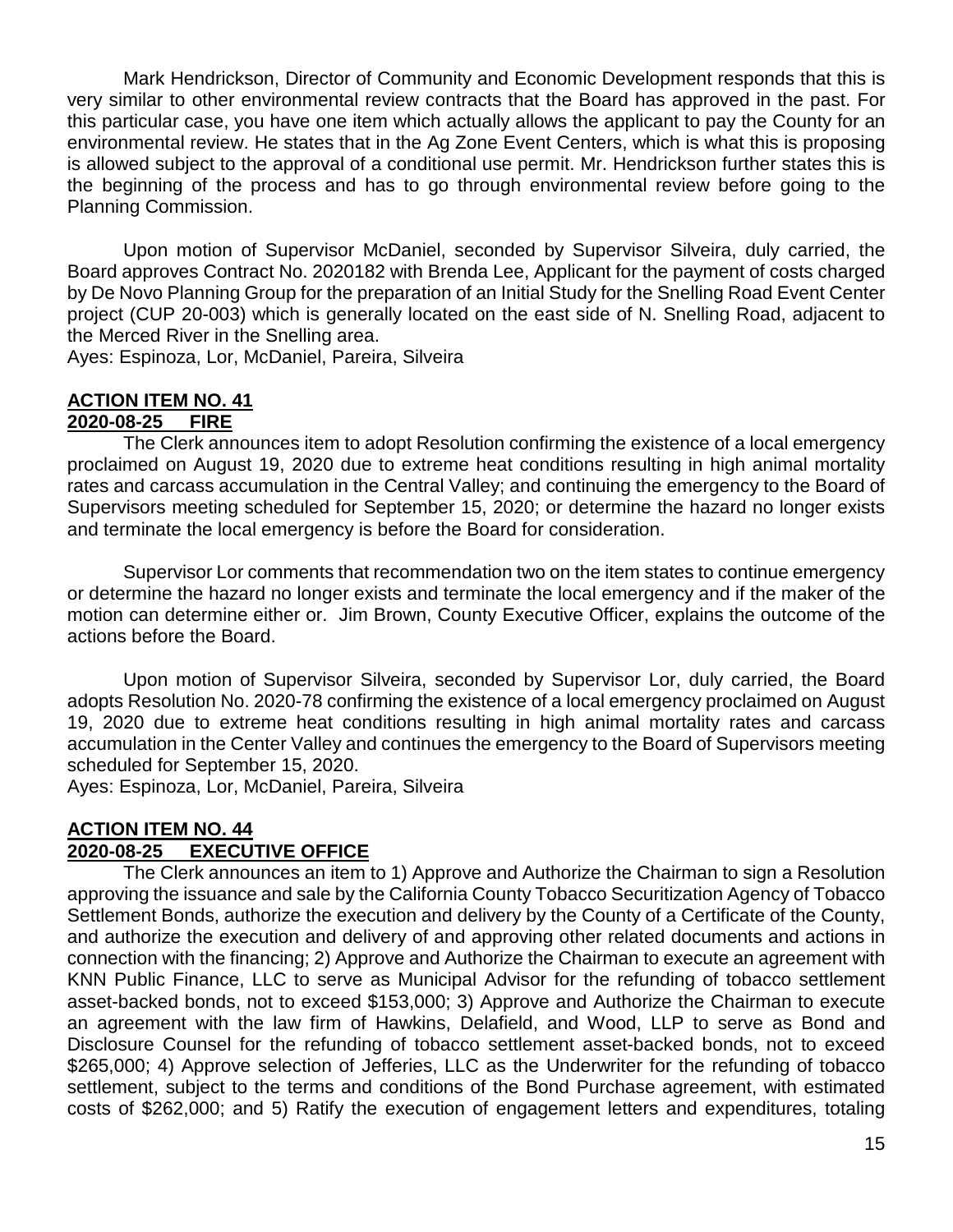\$150,000 for S&P Global Ratings related to the sale of tobacco settlement asset-backed bonds is before the Board for consideration.

David Mirrione, Assistant County Executive Officer gives a presentation on the Issuance and Sale of Tobacco Settlement Bonds. The following slides were reviewed: Tobacco Master Settlement Agreement Background, Merced County Tobacco Bonds, Tobacco Bond Financing Overview, Detail Bond Structure, Post 2020 Refunding Projected Cash Flow and Next Steps.

Upon motion of Supervisor Silveira, seconded by Supervisor McDaniel, duly carried, the Board approves and authorizes the Chairman to sign a Resolution (No. 2020-89) approving the issuance and sale by the California County Tobacco Securitization Agency of Tobacco Settlement Bonds, authorize the execution and delivery by the County of a Certificate of the County, and authorize the execution and delivery of and approving other related documents and actions in connection with the financing; Approves and authorizes the Chairman to execute an agreement with KNN Public Finance, LLC (Contract No. 2020185) to serve as Municipal Advisor for the refunding of tobacco settlement asset-backed bonds, not to exceed \$153,000; Approves and authorizes the Chairman to execute an agreement with the law firm of Hawkins, Delafield, and Wood, LLP (Contract No. 2020184) to serve as Bond and Disclosure Counsel for the refunding of tobacco settlement asset-backed bonds, not to exceed \$265,000; Approves selection of Jefferies, LLC as the Underwriter for the refunding of tobacco settlement, subject to the terms and conditions of the Bond Purchase agreement, with estimated costs of \$262,000; and ratifies the execution of engagement letters and expenditures, totaling \$150,000 for S&P Global Ratings related to the sale of tobacco settlement asset-backed bonds.

Ayes: Espinoza, Lor, McDaniel, Pareira, Silveira

# **ACTION ITEM NO. 45 2020-08-25 EXECUTIVE OFFICE**

The Clerk announces item to confirm the appointment of Darlene Ingersoll as Registrar of Voters and approve A level benefits with an effective date of September 14, 2020 if before the Board for consideration.

Jim Brown, County Executive Officer gives an overview of the Registrar of Voters position that the Board approved in May and established as a separate dedicated Registrar of Voters position to oversee the Elections function. Mr. Brown states that with challenging legislative regulatory changes, increased security demands and public interests in the elections process, it was felt that it was critical to have some overlap to provide the opportunity for transition. Mr. Brown further states that Ms. Levy will still be responsible for the election process and providing leadership through the election. Mr. Brown shared Ms. Ingersoll's background and experience.

Ms. Ingersoll introduces herself and states that she is truly honored and humbled by the responsibility that has been entrusted to her and will do everything to the best of her ability to serve Merced County and the employees of the department with excellence.

Supervisor Espinoza congratulates Ms. Ingersoll.

Supervisor Pareira congratulates and welcomes Ms. Ingersoll.